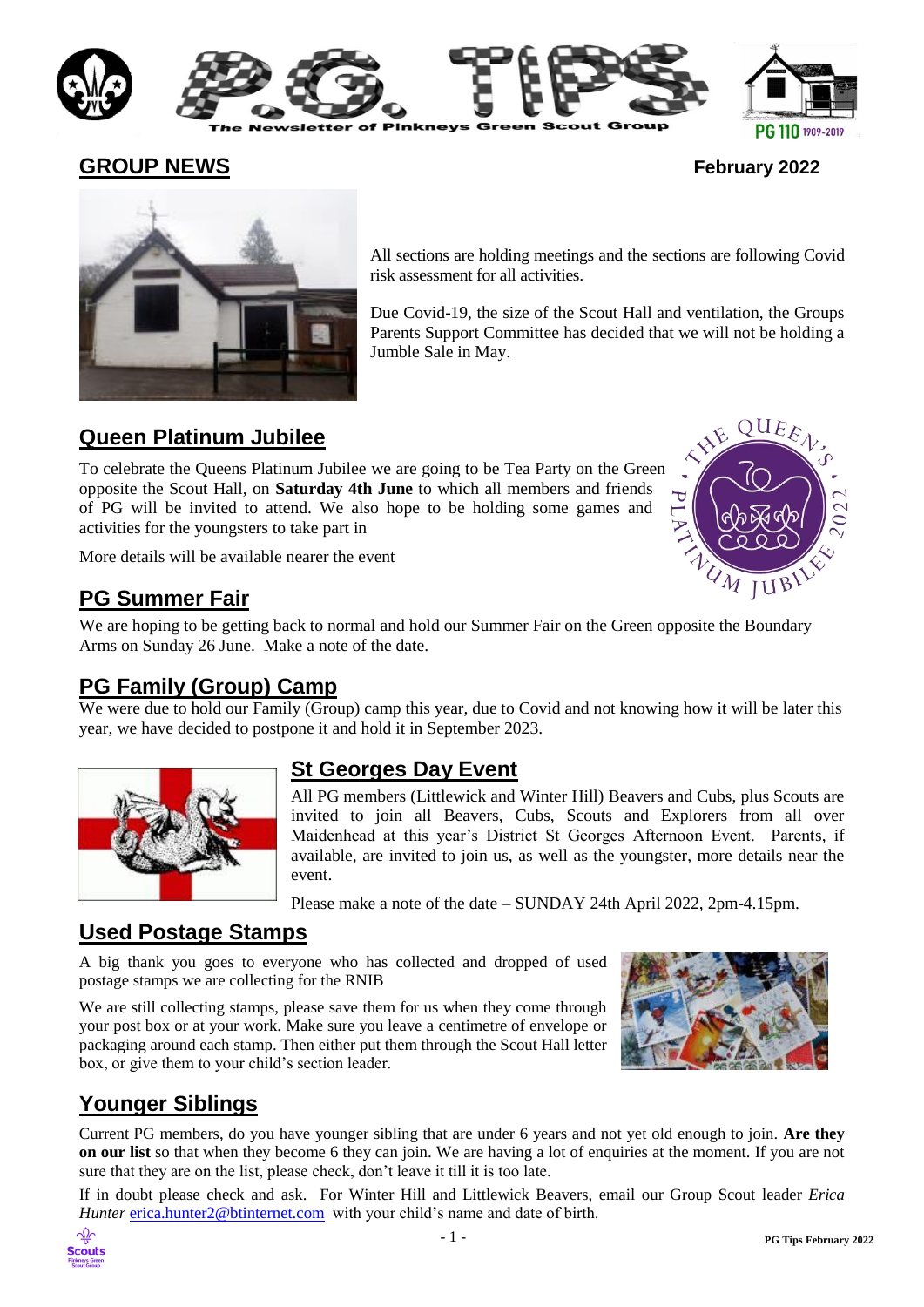# *SAFELY DROPPING OFF TO MEETINGS*

**LITTLEWICK GREEN -** Gilchrist Village Hall - can we also remind parents dropping off and picking up *Beavers on Monday evenings, Cubs on Wednesday evenings,*

**Do not park in Gilchrist Way** as this is strictly reserved for residents. We ask parents to please park a little further down on Jubilee Road or on Coronation Road and walk up; you may need a torch! **Please ask your Childs leader** if you are not sure.





#### **PINKNEYS GREEN -** Scout Hall Winter Hill Road *- Can we remind Parents to operate a One Way System*

*when dropping off or collecting your children from Beavers on Monday evenings, Cubs on Wednesday evenings, Squirrels Thursday evenings or Scouts on Friday evenings, also please don't turn your cars around in our neighbours driveways and DON'T PARK or PICK UP where the* **WHITE LINES** *are outside the hall* 

#### *Please Drive Slowly down Golden Ball Lane below the 20mph Speed Limit*

Park on the Scout Hall side of the road facing Furze Platt Road, parking lights on when it's dark. **Don't Park** in the drive ways of Flint Lodge, Christmas Cottage or Pond House

### **PLEASE HELP US TO BE GOOD NEIGHBOURS DO NOT PARK ACROSS OUR NEIGHBOURS' DRIVEWAYS**

#### **Parish of Burchetts Green -Parish Administrator**

The Parish of Burchetts Green is looking for an efficient and conscientious Parish Administrator to commence as soon as possible. The role will require the individual to work independently and with the Vicar, volunteers, professional bodies, the Diocese and contractors.

Applicants should be competent in the use of Microsoft Office and financial software. Training can be provided. Good communication skills and the ability to deal with sensitive situations are essential.

Hours of work - 20 hours per week, preferably across 5 mornings but there is some flexibility for the right person.

The parish office is based in the Soltau Centre (behind St James the Less church) in Stubbings.

For further details contact the Parish Office: Tel: 01628 820077 Email: [office@burchettsgreenparish.org](mailto:office@burchettsgreenparish.org)

#### **Yellow PG T-Shirt** -

**Parents – Can you spare 45 Minutes - Once a term**

We are looking for more parents volunteers to join a Parent Rota to clean the hall Toilet area and kitchen area and a quick sweep over the main hall floor, wash the kitchen Mitchell room and toilet floors a couple of times a year.



We need to sort a rota out for this term. If you can spare approx. 45 minutes once a term, time to suit you, please complete our online form [www.pgscouts.org.uk/clean](http://www.pgscouts.org.uk/clean)

Anytime between Tuesday morning (Weds only before 5.30) and Fridays before 5pm. **A big thank you** goes to all the parents who helped us, it was a great help.

All youngsters will need to wear a yellow PG T shirt under their Beaver, Cub jersey or Scout Shirt, as they tend to get quite warm in the at some meeting and summer months. (Something to look forward to) They should continue to arrive and leave in their full uniform. If you need a new PG T shirt (£10 each), these are available from *Raksha* (Sheila Stinton), 76, Pinkneys Road. *Raksha* usually brings the T-shirts to Winter Hill, Cub and Beaver meetings. Her phone number is 01628 628160. **Raksha** also has PG Scarf's (£4.50 each).

# **Uniform - District Scout Shop**

All members are expected to wear correct uniform to their section meetings. These can be purchased from Maidenhead Scout Shop

Please make sure that you know your child's Chest & waist size.*..*

The shop will be open every Thursday evening From **7pm – 8.45pm** (Except half Term, Thurs 24 Feb) and second Saturday of month, **10am – 12noon**

We do have some second hand uniform, please contact your section leader for more details.

# **Maidenhead Scout Shop**

Every Thursday Evening **7pm – 8.45pm** 

Plus second Saturday of month **10am – 12noon**

at 19th Maidenhead Hut Holmanleaze (Behind Magnet)

[www.maidenheadscouts.org.uk/scout-shop/](http://www.maidenheadscouts.org.uk/scout-shop/)

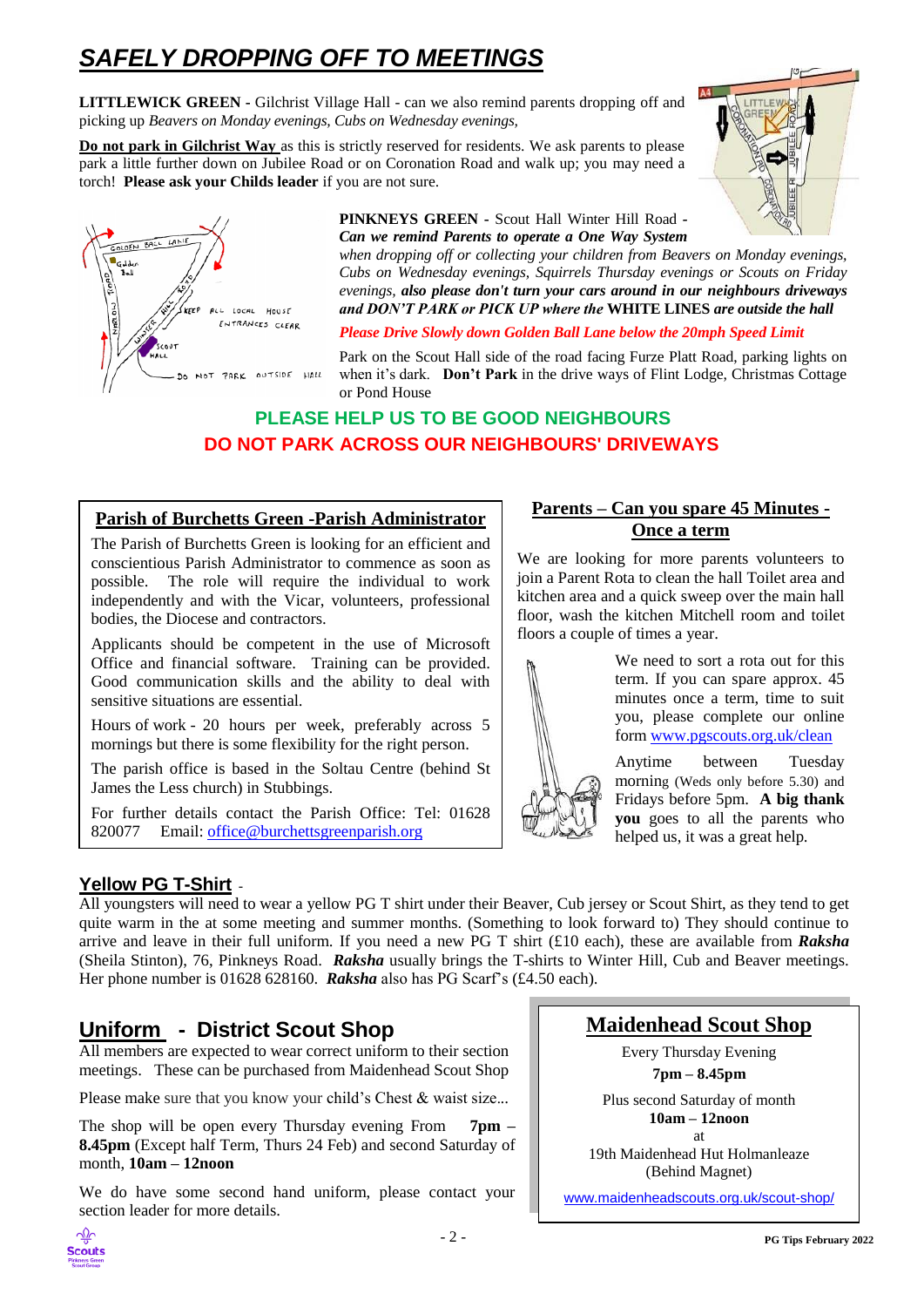### **PG – ONLINE SHOPPING**

Our online shopping is *easyfunding*.

We need your support; it is quite simple to **access our online web shop,** 

If you're shopping online for anything at all, please remember to go via easyfundraising to raise free donations for us. Easyfundraising has over 4,000 shops and sites which will donate to us at no extra cost to you, including lots of big name retailers like John Lewis, Argos, Uswitch, eBay, M&S, Just Eat, Now TV, Domino's Pizza and Audible.

All you have to do is go through the easyfundraising website or App whenever you shop online and we'll receive a percentage of your spend as a free donation, at no cost to you or us.

We really need all the help we can get at the moment and any funds we raise will make a big difference to us.

Please remember to use easyfundraising and if you haven't signed up yet, you can find our easyfundraising page at [www.easyfundraising.org.uk/causes/pgscouts/](https://www.easyfundraising.org.uk/causes/pgscouts/)

#### **Thank you goes to everyone who has gone via this page**

#### **when you have shopped online**

If you order on Amazon we are now registered on Amazon Smile and we will receive 0.5% of the net purchase.



**You need to do the following:** 

DEBENHAMS

easyfundraising<br>eel good shopping

Enter **[www.smile.amazon.co.uk](http://www.smile.amazon.co.uk/)** and log in to your Amazon account **Search for** "**Pinkneys Green Scout Group**" as your charity. Every time you go to Amazon you always have to go to

**Raise funds for** 

**Pinkneys Green Scouts** 

every time you

shop online

Find us on easyfundraising to start: https://www.easyfundraising.org.uk/causes/pgscouts/

Google Play App Store

Shop with over 3,300 online stores amazon.co.uk John Lewis **ebay** M&S Booking.com  $K_n$ 

**SCREWFIX JUST EAT MOONDIG CISOS** 

next

**Viking** Sainsbury's

 $\circledR$  £20 Million raised  $\circledR$  1.2 Million users  $\circledR$  100,000 causes

**[www.smile.amazon.co.uk](http://www.smile.amazon.co.uk/)** to support Pinkneys Green Scout Group. Amazon will then donate **0.5%** of the net purchase price to us

# **BEAVER NEWS**

### *Littlewick Colony*

Littlewick Green Beavers have been busy again.

We started the new term with our first log chew of the year and an opportunity for some of the older Beavers to share with us their inventions. Last week we welcomed new potential Beavers and we had our first film night at the hall. Young leaders *Dylan* and *Connor* were excellent popcorn makers-thank-you boys.

This week we are excited about our night hike and investing *Malak*.





**Rainbow Littlewick** (Sarah Brodie)





- 3 - **PG Tips February <sup>2022</sup>**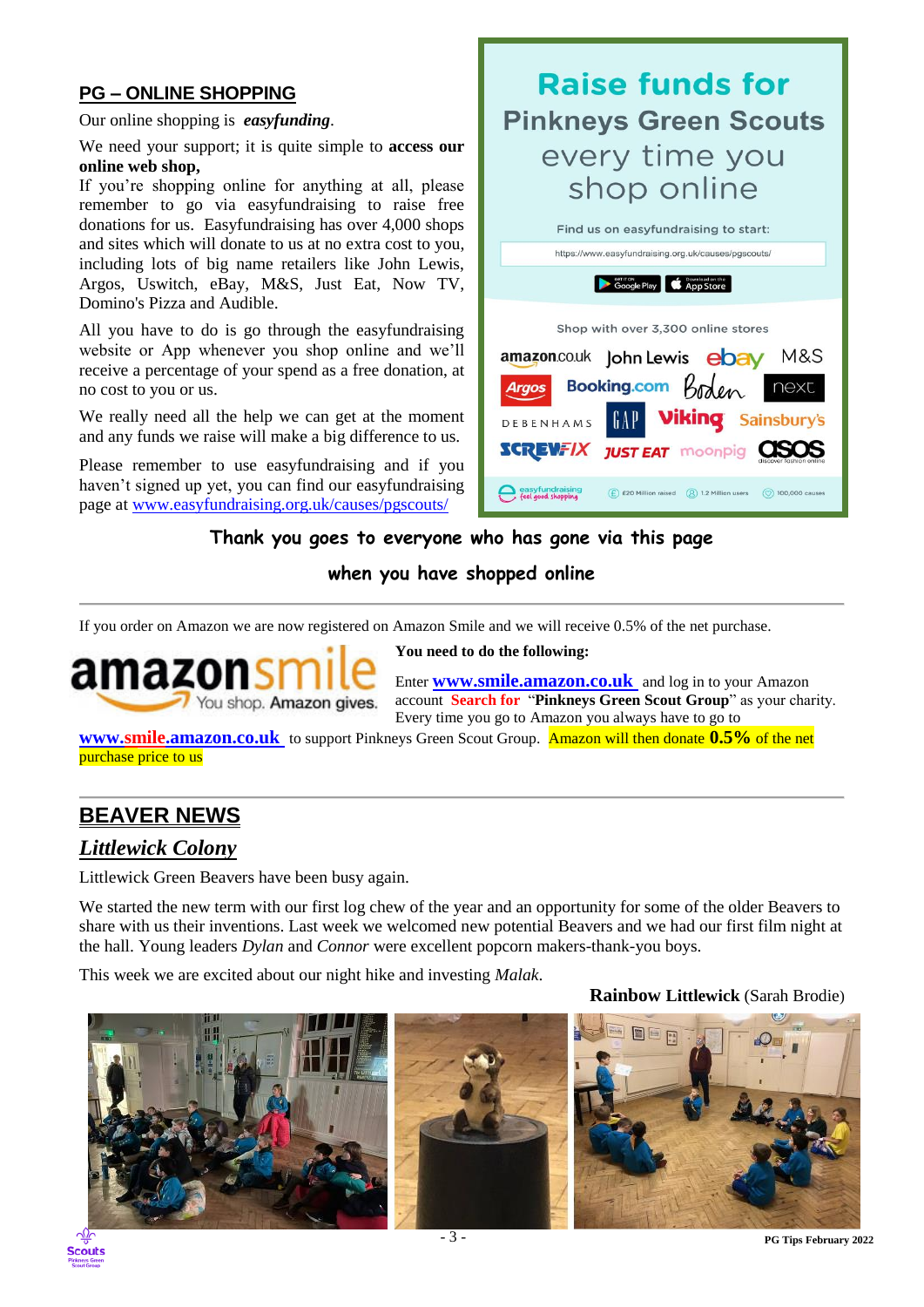### *Winter Hill Colony*

We hope you had a good Christmas and New Year, and wish you all the best for 2022

The first week back we welcomed our new beavers by playing getting to know you games and introducing everyone and how we do things at beavers.

Second week the beavers focused on morse code. With torches they learnt simple phrases including SOS. The beavers were also asked to bring in a phone number of a parent or carer. The beavers were then tasked with learning the number, Incase they were ever in need and had to ring them.

We then did endangered animals, they were painting them or making play dough animals.

This month *Dylan, Ernest, Freddie* all swim up to cubs. We wish them well on their continued scouting journey. We also say goodbye to *Megan* who leaves us and will be taking up gymnastics. Good luck!



*Tic Tac* **Winter Hill** (Tom Beynon)

## **CUB NEWS**

Wednesday 23 February, during Half Term, the Scouts will be running a special evening for the Cubs, an incident hike on the green and in the woods, opposite the Scout Hall.

### *Winter Hill Pack*

**Here's what's been going on since the last update:**

#### **Treasure Island Pantomime - 9th December**

Before Christmas a group of us went to see Treasure island at Holyport hall. We got dropped off and sat next to our friends. It was really funny with lots of silly jokes and there were great actors in it. We all had fun shouting at them and saying" it's behind you" and shouting "boo" when the villain was on stage.

My favourite person in the play was The Dame who was the funniest as they had the silliest jokes.

It was a great start to Christmas.

Henry

#### **Fencing and Morse Code**

This week we had a very exciting lesson on fencing and morse code. In fencing, we had a man come in to show us how to fence and show us how to stay safe while fighting. The most important thing in fencing





is balance. Balance is very important in fencing because if the opponent is trying to stab you it is important that you stay on your feet. Whilst we were fighting we had to wear these masks to protect our faces

When we did morse code we went to the field in front of the hut. It was very dark out so it was good we were doing light morse code. It worked like this: we would stand in a line and wait for our turn to do a word. How we knew how to do the word was we had a sheet with all the letters and what light signals we should do for the other team to understand. While the other team was on the other side of the field we stood at the other end and we thought up our word, our first word was CAN. We did this for about half an hour and then my feet were frozen. After about another 10 minutes we did the morse code and went in.

Zach H

*Akela* **Winter Hill** (*Jon Corbitt*)